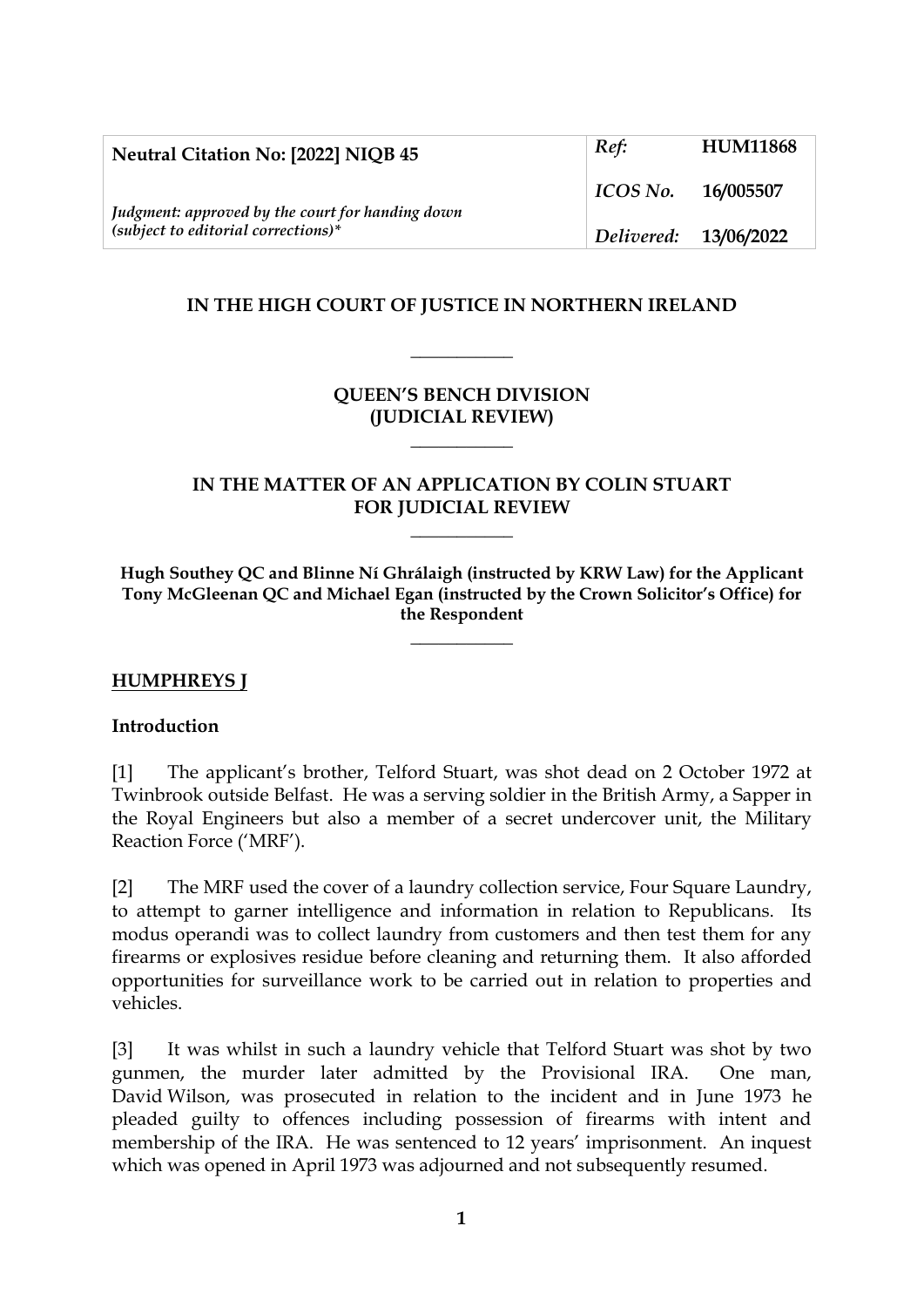[4] The Historical Enquiries Team ('HET') published its Review Summary Report ('RSR') into the murder in April 2009. The HET findings included the following:

- (i) The IRA was responsible for the murder and it was carried out following the detection of the existence of the undercover unit;
- (ii) The claim that the operation was compromised by members of the IRA was described as 'plausible';
- (iii) Open source material referred to indicated that the IRA had identified two of its members, Seamus Wright and Kevin McKee, were working as double agents and it was they who revealed the existence and operation of the MRF to the IRA. Mr Wright and Mr McKee were both members of the 'disappeared', their bodies having been located many years later in 2015;
- (iv) There were no new lines of inquiry which could be pursued with a view to bringing about the identification of those responsible for the murder.

#### **The Impugned Decision**

[5] On 21 November 2013 the BBC broadcast a Panorama documentary into the activities of the MRF which included interviews with former members. This prompted the then Director of Public Prosecutions ('DPP'), Barra McGrory QC, to write to the Chief Constable of the PSNI the following day expressing his "great concern" about the programme. The letter states:

> "I have viewed with great concern the Panorama broadcast last evening documenting the activities of the MRF, a unit of the British Army operating in Belfast in the early 1970's.

> Former members of this unit appear to have claimed on camera that they considered themselves to have been authorised to operate outside the law of Northern Ireland. This raises the clear possibility, if not probability, that serious criminal offences were committed.

> Accordingly, in accordance with section 35(5) of the Justice (NI) Act 2000 [sic], I am asking you to initiate an investigation into the activities of this unit, to include the authority upon which the unit and its commanders acted.

> I look forward to receiving your report including any evidence or information arising out of your investigation and your recommendations as to prosecution."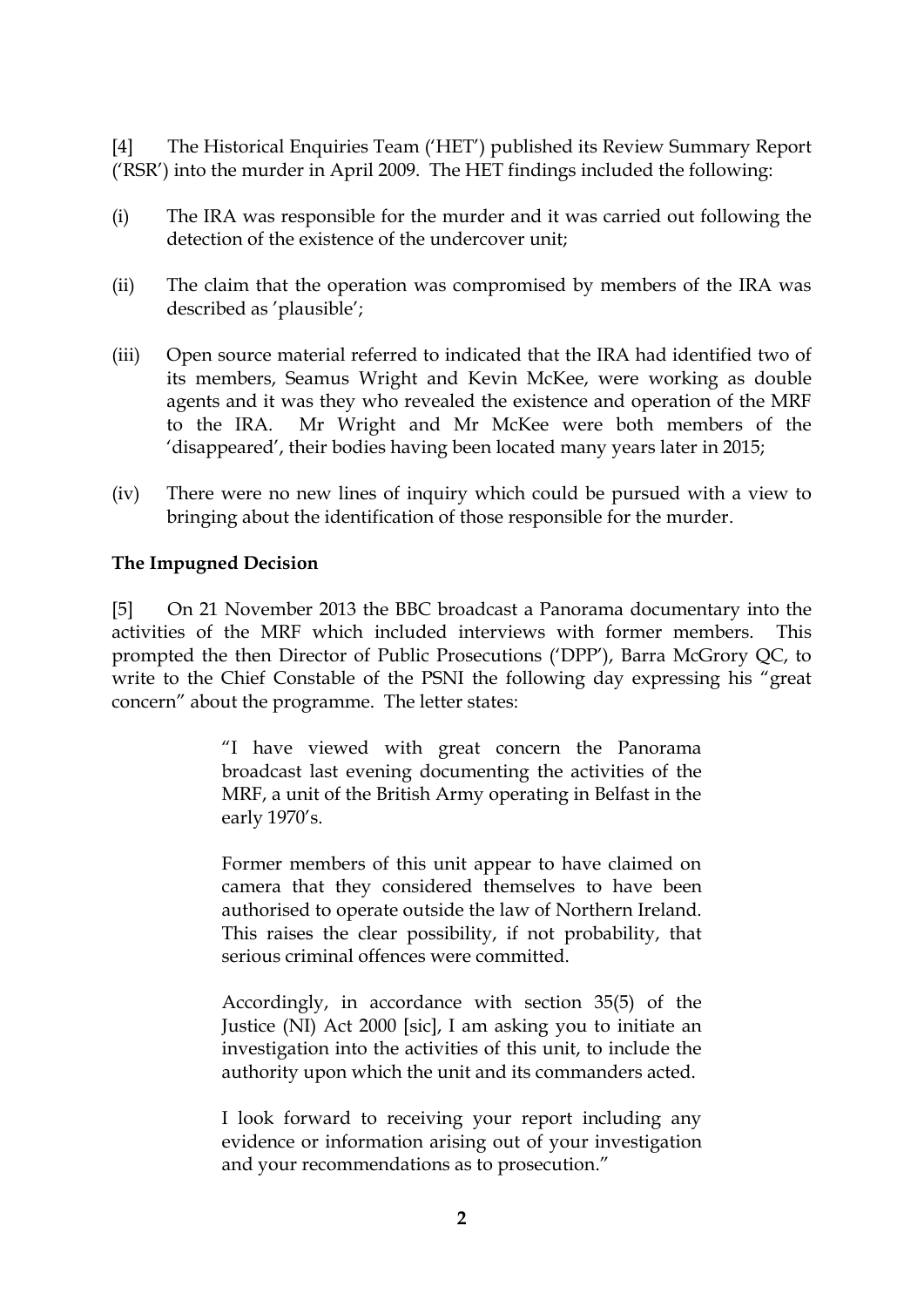[6] Following correspondence, solicitors acting for the PSNI confirmed on 10 November 2015 that it did not consider that the section 35(5) request included the actions of terrorists resulting in the death of members of the MRF. The PSNI had therefore determined that the scope of the investigation did not include the murder of Mr Stuart. It is this decision which is under challenge in these judicial review proceedings.

## **The Application for Judicial Review**

[7] As originally constituted, the application for judicial review sought to rely, inter alia, on the state's procedural obligations arising under article 2 of the ECHR. Leave was granted by Maguire J on 12 September 2016 but the proceedings were subsequently stayed pending the outcome of the Supreme Court appeals in *Re McQuillan* [2021] UKSC 55.

[8] As a result of that decision, the applicant accepts that the article 2 obligations are not engaged on the facts of this case. The amended Order 53 statement seeks declaratory relief on the basis that the Chief Constable has misdirected himself in fact and law in refusing to include the circumstances of Mr Stuart's death in the police investigation into the activities of the MRF. The applicant says that this exclusion was irrational and contrary to section 35(5).

### **The Legal Framework**

[9] Section 35(5) of the Justice (Northern Ireland) Act 2002 ('the 2002 Act') provides:

> "The Chief Constable of the Police Service of Northern Ireland must, at the request of the Director, ascertain and give to the Director—

- (a) information about any matter appearing to the Director to need investigation on the ground that it may involve an offence committed against the law of Northern Ireland, and
- (b) information appearing to the Director to be necessary for the exercise of his functions."

[10] This was the subject of judicial consideration by the Court of Appeal in *Re Beatty's Application* [2022] NICA 13, a case concerning the alleged failure by the DPP to instruct the PSNI to accelerate the investigation into a Troubles related murder. McCloskey LJ observed: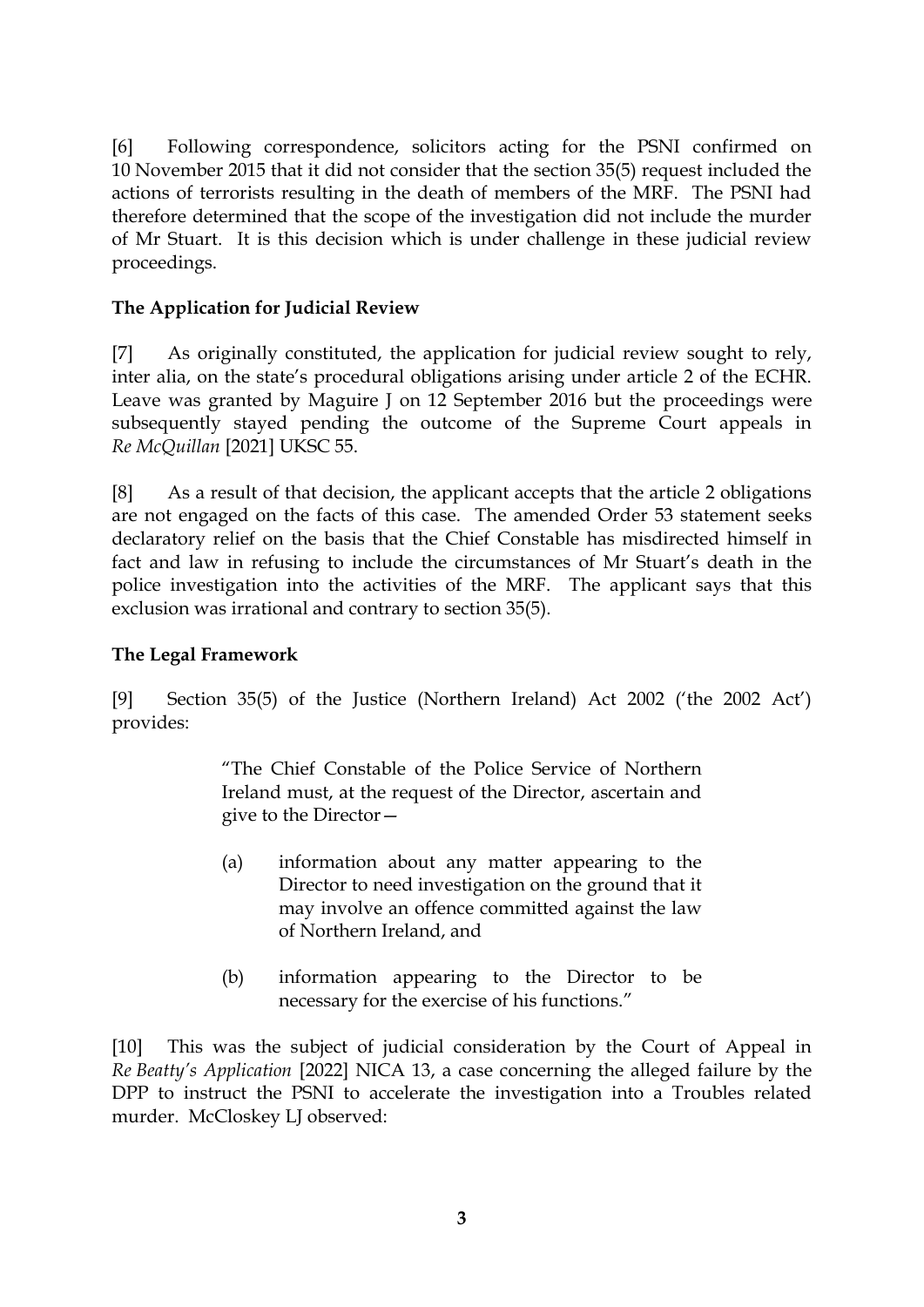"… section 35(5)(a) must be construed in a manner which furthers the legislative intention already identified namely the public interest in the investigation, prosecution and identification of offenders. The Chief Constable/Police Service is of course an independent public authority: but its independence is not absolute." [para 32]

[11] The extent to which the DPP could seek to direct a particular police operation was held to be one of "demonstrably limited scope", recognising the need for the Chief Constable to exercise autonomous control over budgets, allocation of resources, policies and the formulation of criteria.

# **The Grounds for Judicial Review**

[12] The evidence of Detective Superintendent Jason Murphy, Deputy Head of the Legacy Investigations Branch ('LIB') is that, following the November 2013 referral from the DPP, steps were taken to ascertain which incidents would fall within its scope. It was established that the MRF operated between 1971 and 1973 and some 207 fatalities were identified during this period in the west Belfast and Tennent Street RUC station areas. Further assessment excluded cases where the deceased was a member of the security forces or where there had been a murder conviction. This caused the exclusion of the murder of Mr Stuart from the scope of the investigation.

[13] It was the view of the LIB that the investigation should focus on shootings by the Army rather than cases in which Army personnel had been killed. This view was raised by D/S Murphy in a meeting with the Assistant Director in the PPS in November 2016. On 8 December 2016 he received a communication from the PPS confirming that this was the intention of the section 35(5) referral. It was further stated that the investigation should consider whether there was any evidence that the murder investigation was compromised to protect the interests of the MRF.

[14] D/S Murphy raised this latter issue with Chief Inspector Neil McGuinness who advised that no evidence of any such compromise had been identified. In these circumstances the murder of Mr Stuart was not included in the investigation.

[15] A further review of this matter was carried out by both senior and junior counsel instructed on behalf of the respondent and the court was advised that there was no material to suggest the investigation was compromised.

[16] The LIB investigation concluded in February 2020 and a file submitted to the PPS. There is therefore no ongoing investigation.

[17] It is the applicant's case that the scope of the section 35(5) direction is a matter for the court to determine. It is contended that the DPP cannot seek to narrow the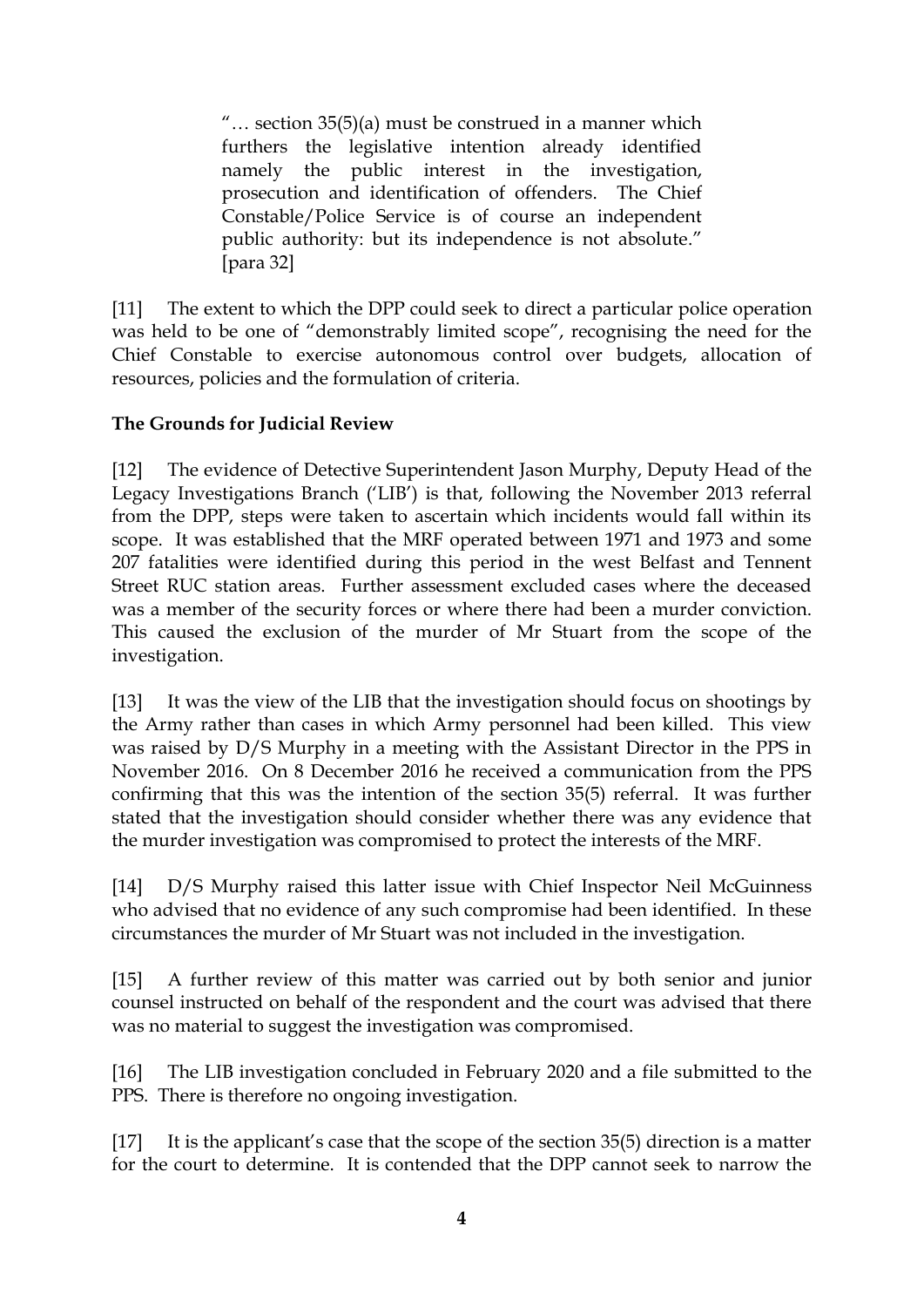scope of the investigation since, as held in *Beatty*, the level of permissible intrusion is limited. Further, it cannot be the case that the Chief Constable can restrict the scope since that may undermine the purpose of the statute and the referral, namely to ensure proper investigation.

[18] At first blush, this submission is startling. It would mean that, in any case, the court would have to be asked what a section 35(5) referral actually means, even where there is no issue between the DPP and the Chief Constable. In support of his proposition, the applicant relies on the Supreme Court decision in *R (O) v Home Secretary* [2016] UKSC 19 where Lord Wilson said:

> "… the court's approach to the meaning of policy is to determine it for itself and not to ask whether the meaning which the Home Secretary has attributed to it is reasonable." [para 28]

[19] Whilst this is not a matter of policy per se, the issuance of a communication pursuant to section 35(5) does trigger a legal duty on the part of the Chief Constable. If both the DPP and the Chief Constable placed an interpretation on such correspondence which was obviously wrong, then an aggrieved party would potentially have a right to seek to have the scope determined by a court exercising supervisory jurisdiction. I therefore approach this matter on the basis that there is one correct legal interpretation of the letter dated 22 November 2013.

[20] In order to understand the nature of the section 35(5) referral, it is necessary to consider the letter as a whole. The correspondence specifically references the Panorama broadcast and the claims made therein by members of the MRF. These were said to give rise to the possibility, or probability, of the commission of criminal offences. "Accordingly", it is said, the section 35(5) referral was made.

[21] Applying well-established principles of interpretation, the role of the court is to seek to ascertain the objective meaning of the language used in a document by reference to what a reasonable person, possessed of all the relevant background knowledge, would have understood the words to have meant.

[22] The BBC documentary contained no reference whatsoever to the murder of Mr Stuart or the Four Square Laundry operation. It concerned the following alleged MRF activities:

- (i) The shooting of brothers John and Gerry Conway on 15 April 1972;
- (ii) The killing of Patrick McVeigh on 12 May 1972;
- (iii) The shooting of Joe Smith and Hugh Kenny on 22 June 1972;
- (iv) The murder of Daniel Rooney on 27 September 1972.